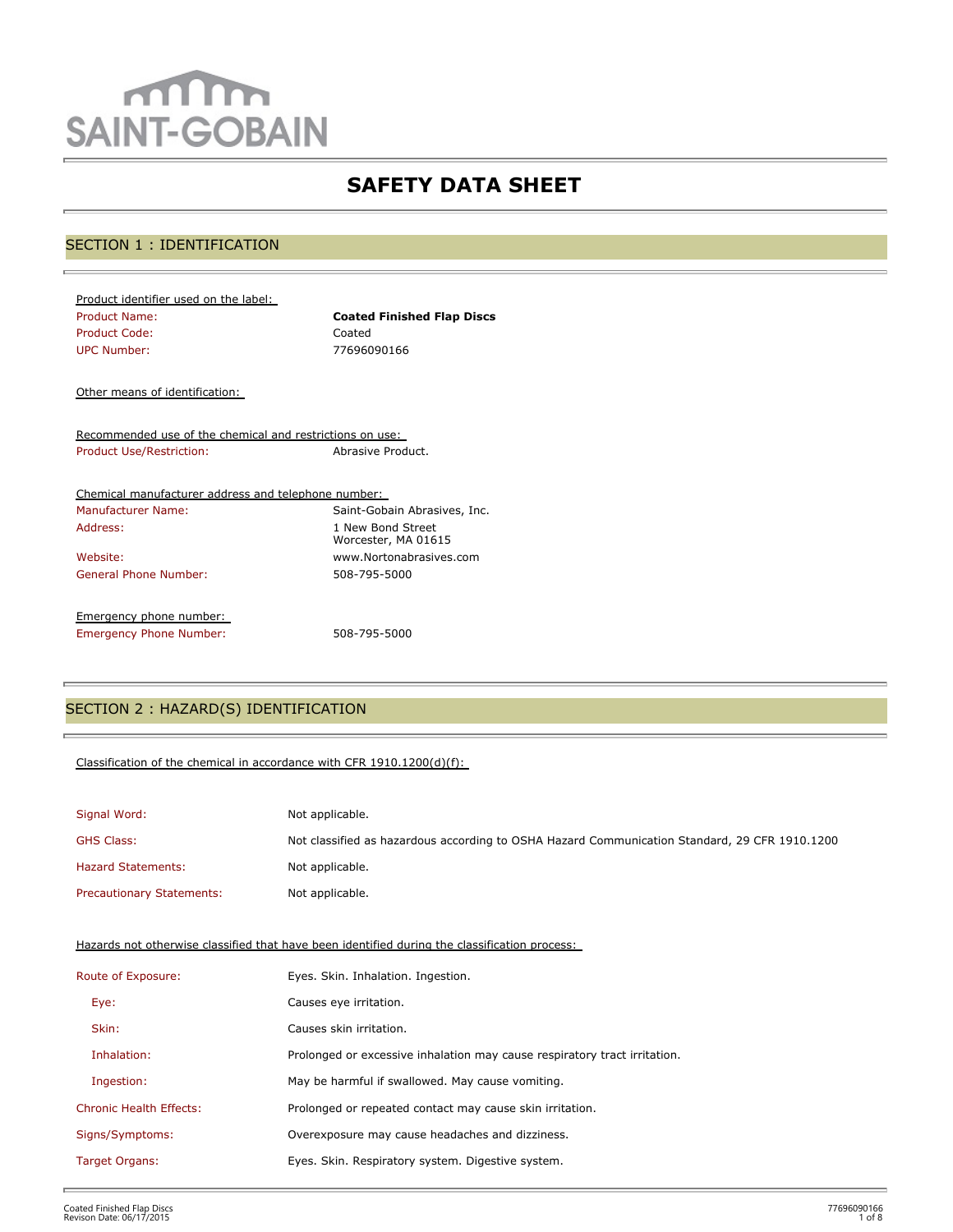### **Fiberglass**

 Inhalation: Fiberglass contained in wheels have fiber diameters greater than 10 um, therefore considered non-respirable.

#### SECTION 3 : COMPOSITION/INFORMATION ON INGREDIENTS

Mixtures:

| <b>Chemical Name</b>        | CAS#           | <b>Ingredient Percent</b> | EC Num.   |
|-----------------------------|----------------|---------------------------|-----------|
| Epoxy resin                 | 25068-38-6     | $10 - 30$ by weight       |           |
| Fiberglass                  | 65997-17-3     | $1 - 5$ by weight         | 266-046-0 |
| Calcium carbonate           | 1317-65-3      | $10 - 30$ by weight       | 215-279-6 |
| Polymer/solids              | No Data        | $1 - 5$ by weight         |           |
| Zirconium dioxide           | 1314-23-4      | $5 - 10$ by weight        | 215-227-2 |
| Cotton                      | No Data        | $10 - 30$ by weight       |           |
| Inorganic fluorides         | Not Applicable | $5 - 10$ by weight        |           |
| Aluminum Oxide, Non-fibrous | 1344-28-1      | $10 - 30$ by weight       | 215-691-6 |
| Resin                       | 9003-35-4      | $10 - 30$ by weight       |           |

## SECTION 4 : FIRST AID MEASURES

#### Description of necessary measures:

| Eye Contact:         | Immediately flush eyes with plenty of water for at least 15 to 20 minutes. Ensure adequate flushing of the<br>eyes by separating the eyelids with fingers. Remove contacts if present and easy to do. Continue rinsing.<br>Get medical attention, if irritation or symptoms of overexposure persists. |
|----------------------|-------------------------------------------------------------------------------------------------------------------------------------------------------------------------------------------------------------------------------------------------------------------------------------------------------|
| <b>Skin Contact:</b> | Immediately wash skin with soap and plenty of water.<br>Get medical attention if irritation develops or persists.                                                                                                                                                                                     |
| Inhalation:          | If inhaled, remove to fresh air. If not breathing, give artificial respiration or give oxygen by trained<br>personnel. Seek immediate medical attention.                                                                                                                                              |
| Ingestion:           | If swallowed, do NOT induce vomiting. Call a physician or poison control center immediately. Never give<br>anything by mouth to an unconscious person.                                                                                                                                                |

Most important symptoms/effects, acute and delayed:

Other First Aid: Not applicable.

#### Indication of immediate medical attention and special treatment needed:

Note to Physicians: Not applicable.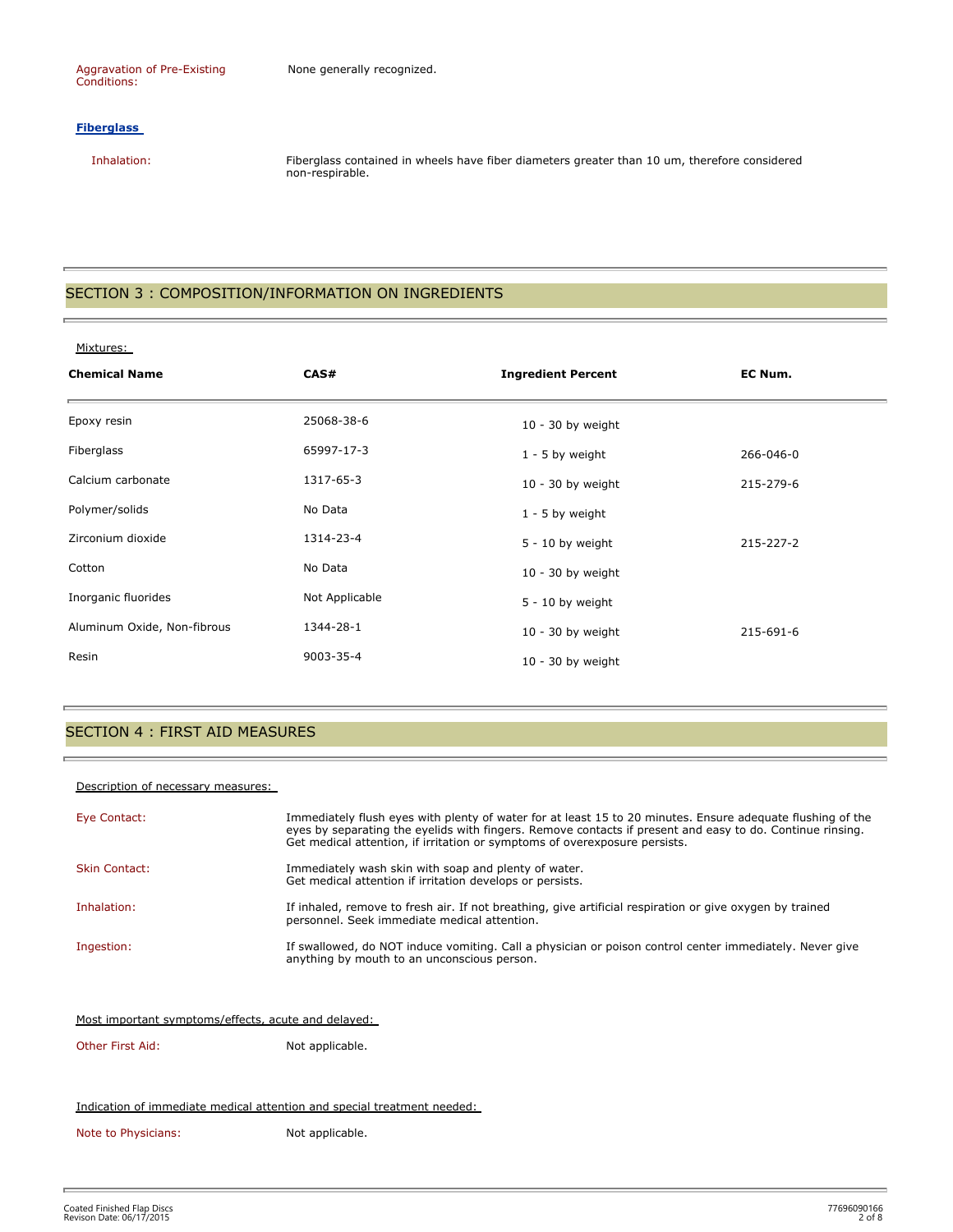## SECTION 5 : FIRE FIGHTING MEASURES

#### Suitable and unsuitable extinguishing media:

| Suitable Extinguishing Media:                                   | Use alcohol resistant foam, carbon dioxide, dry chemical, or water fog or spray when fighting fires<br>involving this material. |
|-----------------------------------------------------------------|---------------------------------------------------------------------------------------------------------------------------------|
| Unsuitable extinguishing media:                                 | Not applicable.                                                                                                                 |
|                                                                 |                                                                                                                                 |
|                                                                 |                                                                                                                                 |
| Specific hazards arising from the chemical:                     |                                                                                                                                 |
| <b>Hazardous Combustion</b><br>Byproducts:                      | Not applicable.                                                                                                                 |
| Unusual Fire Hazards:                                           | Not applicable.                                                                                                                 |
|                                                                 |                                                                                                                                 |
| Special protective equipment and precautions for fire-fighters: |                                                                                                                                 |
| Protective Faujoment:                                           | As in any fire, wear Self-Contained Breathing Apparatus (SCBA), MSHA/NIOSH (approved or equivale                                |

e Equipment: As in any fire, wear Self-Contained Breathing Apparatus (SCBA), MSHA/NIOSH (approved or equivalent) and full protective gear.

Fire Fighting Instructions: Not applicable.

| <b>NFPA Ratings:</b> |  |
|----------------------|--|
| NFPA Health:         |  |
| NFPA Flammability:   |  |
| NFPA Reactivity:     |  |
|                      |  |

## SECTION 6 : ACCIDENTAL RELEASE MEASURES

| Personal precautions, protective equipment and emergency procedures:                                                                                                                                                                         |  |  |  |
|----------------------------------------------------------------------------------------------------------------------------------------------------------------------------------------------------------------------------------------------|--|--|--|
| Evacuate area and keep unnecessary and unprotected personnel from entering the spill area. Use proper<br>personal protective equipment as listed in Section 8.                                                                               |  |  |  |
|                                                                                                                                                                                                                                              |  |  |  |
| Avoid runoff into storm sewers, ditches, and waterways.                                                                                                                                                                                      |  |  |  |
| Methods and materials for containment and cleaning up:                                                                                                                                                                                       |  |  |  |
| Not applicable.                                                                                                                                                                                                                              |  |  |  |
| Methods and materials for containment and cleaning up:                                                                                                                                                                                       |  |  |  |
| Contain spills with an inert absorbent material such as soil or sand. Prevent from spreading by covering,<br>diking or other means. Provide ventilation.                                                                                     |  |  |  |
| Clean up spills immediately observing precautions in the protective equipment section. Place into a<br>suitable container for disposal. Provide ventilation. After removal, flush spill area with soap and water to<br>remove trace residue. |  |  |  |
|                                                                                                                                                                                                                                              |  |  |  |
| Not applicable.                                                                                                                                                                                                                              |  |  |  |
|                                                                                                                                                                                                                                              |  |  |  |

## SECTION 7 : HANDLING and STORAGE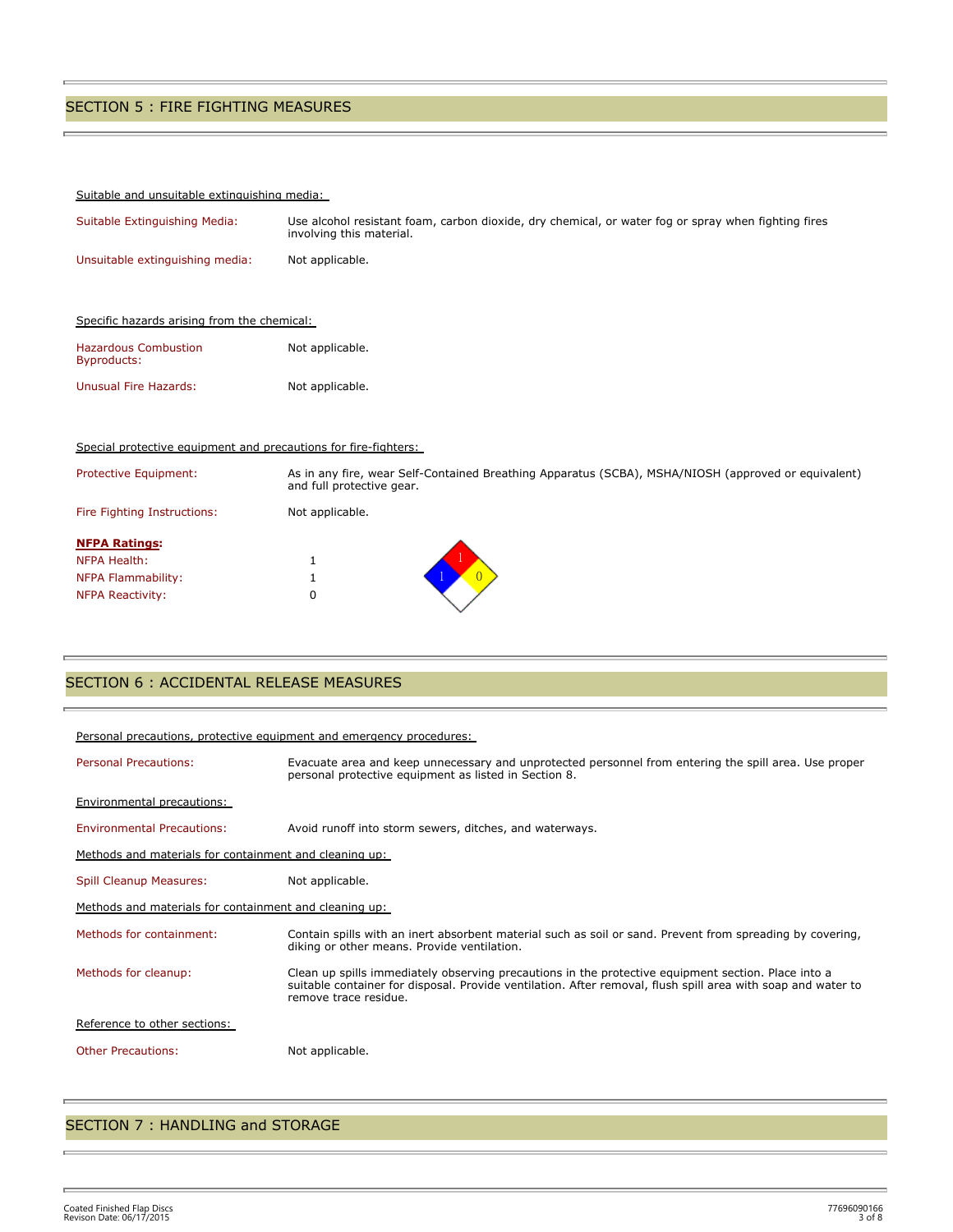#### Precautions for safe handling:

Handling: Use with adequate ventilation. Avoid breathing vapor and contact with eyes, skin and clothing.

Hygiene Practices: Wash thoroughly after handling. Avoid contact with eyes and skin. Avoid inhaling vapor or mist.

#### Conditions for safe storage, including any incompatibilities:

Storage: Store in a cool, dry, well ventilated area away from sources of heat, combustible materials, and incompatible substances. Keep container tightly closed when not in use.

#### SECTION 8: EXPOSURE CONTROLS, PERSONAL PROTECTION

#### EXPOSURE GUIDELINES:

| Ingredient                     | <b>Guideline OSHA</b>                                                                             | <b>Guideline NIOSH</b>                        | <b>Guideline ACGIH</b>                                                                                                                                                        | <b>Quebec Canada</b>                                | <b>Ontario Canada</b>                                |
|--------------------------------|---------------------------------------------------------------------------------------------------|-----------------------------------------------|-------------------------------------------------------------------------------------------------------------------------------------------------------------------------------|-----------------------------------------------------|------------------------------------------------------|
| <b>Fiberglass</b>              | PEL-TWA: 1 f/cc as<br>Continuous filament<br>glass                                                |                                               | TLV-TWA: 1 f/cc as<br>Continuous filament<br>glass<br>TLV-TWA: 5 mg/m3 as<br>Continuous filament<br>glass                                                                     |                                                     |                                                      |
| Calcium carbonate              |                                                                                                   |                                               |                                                                                                                                                                               | VEMP-TWA: 10<br>mg/m3 Total<br>particulate/dust (T) |                                                      |
| Zirconium dioxide              |                                                                                                   |                                               | TLV-TWA: 10 mg/m3<br>as zirconium<br>compounds                                                                                                                                |                                                     |                                                      |
| <b>Inorganic fluorides</b>     | PEL-TWA 2.5 mg/m3                                                                                 | REL-TWA 2.5 mg/m3                             | TLV-TWA 2.5 mg/m3                                                                                                                                                             |                                                     |                                                      |
| Aluminum Oxide,<br>Non-fibrous | PEL-TWA: 5 mg/m3<br>Respirable fraction (R)<br>PEL-TWA: 15 mg/m3<br>Total particulate/dust<br>(T) |                                               | TLV-TWA: 10 mg/m3                                                                                                                                                             | VEMP-TWA: 10<br>mg/m3 Total<br>particulate/dust (T) | OEL-TWAEV: 10<br>mg/m3 Total<br>particulate/dust (T) |
| Ingredient                     | <b>Alberta Canada</b>                                                                             | <b>Mexico</b>                                 | <b>British Columbia</b><br>Canada                                                                                                                                             |                                                     |                                                      |
| Calcium carbonate              | OEL-TWA: 10 mg/m3                                                                                 |                                               | OEL-TWA: 10 mg/m3<br>Total particulate/dust<br>(T)<br>OEL-TWA: 3 mg/m3<br>Respirable fraction (R)<br>OEL-STEL: 20 mg/m3<br>Total particulate/dust<br>(T)                      |                                                     |                                                      |
| Aluminum Oxide,<br>Non-fibrous | OEL-TWA: 10 mg/m3                                                                                 | MPE-PPT: 0.1 mg/m3<br>Respirable fraction (R) | OEL-TWA: 3 mg/m3<br>Respirable fraction (R)<br>OEL-TWA: 10 mg/m3<br>OEL-TWA: 10 mg/m3<br>Total particulate/dust<br>(T)<br>OEL-STEL: 20 mg/m3<br>Total particulate/dust<br>(T) |                                                     |                                                      |

#### Appropriate engineering controls:

Engineering Controls: Use appropriate engineering control such as process enclosures, local exhaust ventilation, or other engineering controls to control airborne levels below recommended exposure limits. Good general ventilation should be sufficient to control airborne levels. Where such systems are not effective wear suitable personal protective equipment, which performs satisfactorily and meets OSHA or other recognized standards. Consult with local procedures for selection, training, inspection and maintenance of the personal protective equipment.

|                                     | the personal protective equipment.                                                                                                                                                                                                                                                                                                                                                                                                                                                                                        |
|-------------------------------------|---------------------------------------------------------------------------------------------------------------------------------------------------------------------------------------------------------------------------------------------------------------------------------------------------------------------------------------------------------------------------------------------------------------------------------------------------------------------------------------------------------------------------|
| Individual protection measures:     |                                                                                                                                                                                                                                                                                                                                                                                                                                                                                                                           |
| Eye/Face Protection:                | Wear appropriate protective glasses or splash goggles as described by 29 CFR 1910.133, OSHA eye and<br>face protection regulation, or the European standard EN 166.                                                                                                                                                                                                                                                                                                                                                       |
| <b>Skin Protection Description:</b> | Chemical-resistant gloves and chemical goggles, face-shield and synthetic apron or coveralls should be<br>used to prevent contact with eyes, skin or clothing.                                                                                                                                                                                                                                                                                                                                                            |
| <b>Respiratory Protection:</b>      | A NIOSH approved air-purifying respirator with an organic vapor cartridge or canister may be permissible<br>under certain circumstances where airborne concentrations are expected to exceed exposure limits.<br>Protection provided by air purifying respirators is limited. Use a positive pressure air supplied respirator if<br>there is any potential for an uncontrolled release, exposure levels are not known, or any other<br>circumstances where air purifying respirators may not provide adequate protection. |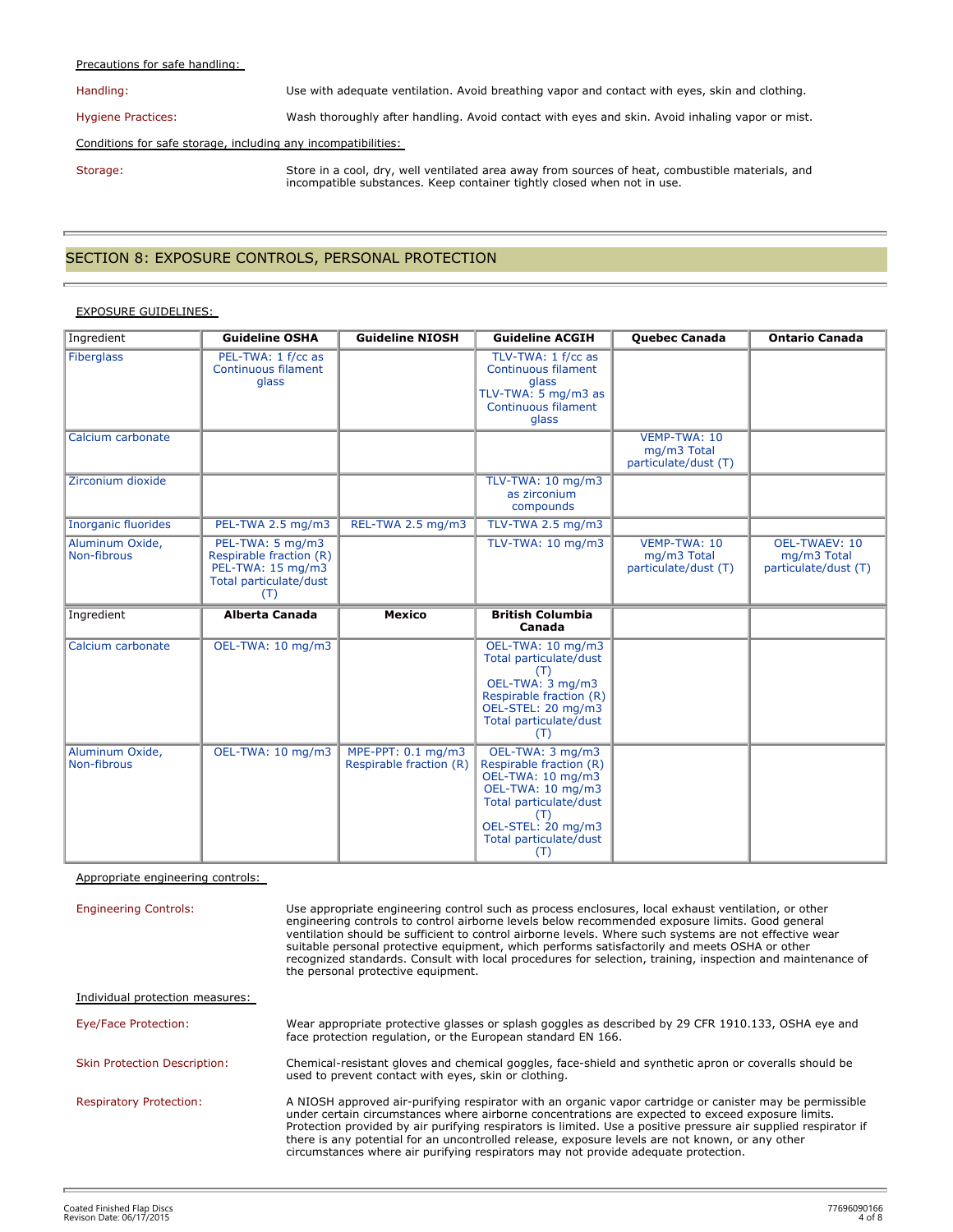# PPE Pictograms:

r.

Other Protective: Facilities storing or utilizing this material should be equipped with an eyewash facility and a safety shower.



## SECTION 9 : PHYSICAL and CHEMICAL PROPERTIES

#### PHYSICAL AND CHEMICAL PROPERTIES:

| Physical State Appearance:                | Solid article.                                                                 |
|-------------------------------------------|--------------------------------------------------------------------------------|
| Color:                                    | Not determined.                                                                |
| Odor:                                     | Odorless.                                                                      |
| <b>Odor Threshold:</b>                    | Not determined.                                                                |
| <b>Boiling Point:</b>                     | Not determined.                                                                |
| <b>Melting Point:</b>                     | Not determined.                                                                |
| Density:                                  | Not determined.                                                                |
| Solubility:                               | Not determined.                                                                |
| Vapor Density:                            | Not determined.                                                                |
| Vapor Pressure:                           | Not determined.                                                                |
| <b>Evaporation Rate:</b>                  | Not determined.                                                                |
| pH:                                       | Not determined.                                                                |
| Viscosity:                                | Not determined.                                                                |
| Coefficient of Water/Oil<br>Distribution: | Not determined.                                                                |
| Flammability:                             | Not determined.                                                                |
| Flash Point:                              | None.                                                                          |
| Lower Flammable/Explosive Limit:          | Not applicable.                                                                |
| Upper Flammable/Explosive Limit:          | Not applicable.                                                                |
| Auto Ignition Temperature:                | Not applicable.                                                                |
| <b>Explosive Properties:</b>              | Excessive dust accumulation could present a potential combustible dust hazard. |
| <b>VOC Content:</b>                       | Not determined.                                                                |

## SECTION 10 : STABILITY and REACTIVITY

| Reactivity:                         |                                                                                     |
|-------------------------------------|-------------------------------------------------------------------------------------|
| Reactivity:                         | Not applicable.                                                                     |
| Chemical Stability:                 |                                                                                     |
| <b>Chemical Stability:</b>          | Stable under normal temperatures and pressures.                                     |
| Possibility of hazardous reactions: |                                                                                     |
| Hazardous Polymerization:           | Not reported.                                                                       |
| Conditions To Avoid:                |                                                                                     |
| Conditions to Avoid:                | Heat, flames, incompatible materials, and freezing or temperatures below 32 deg. F. |
|                                     |                                                                                     |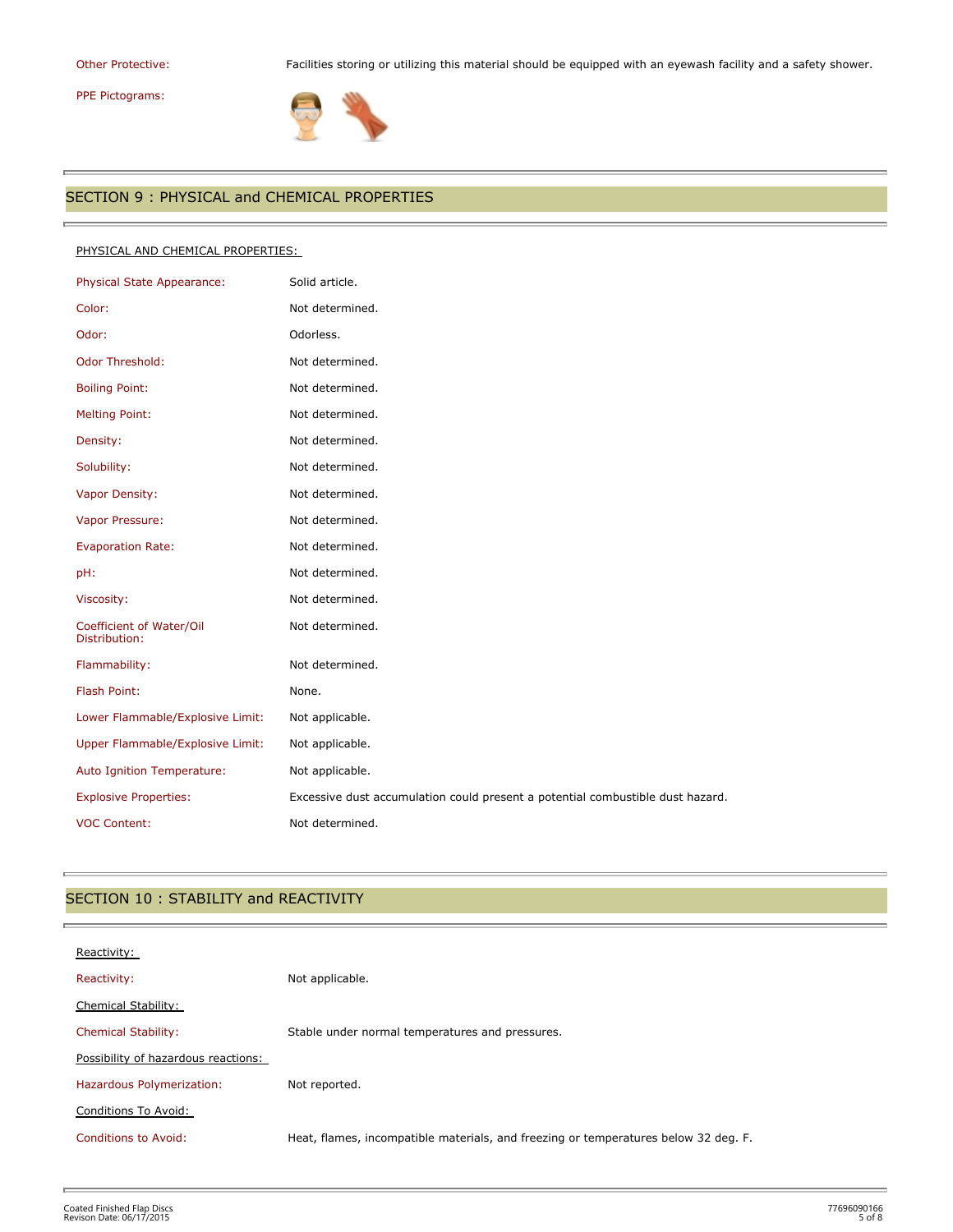#### Incompatible Materials:

Incompatible Materials: Oxidizing agents. Strong acids and alkalis.

Hazardous Decomposition Products:

Special Decomposition Products: Not applicable.

#### SECTION 11 : TOXICOLOGICAL INFORMATION

#### TOXICOLOGICAL INFORMATION:

Acute Toxicity: This product has not been tested for its toxicity.

| <b>Carcinogens:</b>            |                                                             |              |             |             |            |  |                                                           |
|--------------------------------|-------------------------------------------------------------|--------------|-------------|-------------|------------|--|-----------------------------------------------------------|
|                                | <b>ACGIH</b>                                                | <b>NIOSH</b> | <b>OSHA</b> | <b>IARC</b> | <b>NTP</b> |  | <b>MEXICO</b>                                             |
| Aluminum Oxide,<br>Non-fibrous | A4 Not<br>Classifiable as a l<br><b>Human</b><br>Carcinogen | No Data      | No Data     | No Data     | No Data    |  | A4 Not<br>Classifiable as a<br><b>Human</b><br>Carcinogen |

#### **Epoxy resin :**

| <b>RTECS Number:</b>                | SL6475000                                                                                                                                                                                                                                                                                                                                                                                                                  |
|-------------------------------------|----------------------------------------------------------------------------------------------------------------------------------------------------------------------------------------------------------------------------------------------------------------------------------------------------------------------------------------------------------------------------------------------------------------------------|
| Eye:                                | Eye - Rabbit Standard Draize test.: 100 mg [mild] (RTECS)                                                                                                                                                                                                                                                                                                                                                                  |
| Ingestion:                          | Oral - Rat LD50 : 11400 mg/kg [Behavioral - Somnolence (general depressed activity) Lungs, Thorax, or<br>Respiration - Dyspnea Nutritional and Gross Metabolic - Weight loss or decreased weight gain]<br>Oral - Mouse LD50 : 15600 mg/kg [Behavioral - Somnolence (general depressed activity) Lungs, Thorax,<br>or Respiration - Dyspnea Nutritional and Gross Metabolic - Weight loss or decreased weight gain] (RTECS) |
| <b>Fiberglass:</b>                  |                                                                                                                                                                                                                                                                                                                                                                                                                            |
| <b>RTECS Number:</b>                | LK3651000                                                                                                                                                                                                                                                                                                                                                                                                                  |
| <b>Calcium carbonate:</b>           |                                                                                                                                                                                                                                                                                                                                                                                                                            |
| <b>RTECS Number:</b>                | EV9580000                                                                                                                                                                                                                                                                                                                                                                                                                  |
| <b>Zirconium dioxide:</b>           |                                                                                                                                                                                                                                                                                                                                                                                                                            |
| <b>RTECS Number:</b>                | ZH8800000                                                                                                                                                                                                                                                                                                                                                                                                                  |
| <b>Aluminum Oxide, Non-fibrous:</b> |                                                                                                                                                                                                                                                                                                                                                                                                                            |
| <b>RTECS Number:</b>                | BD1200000                                                                                                                                                                                                                                                                                                                                                                                                                  |
| Inhalation:                         | Inhalation - Rat TCLo: 200 mg/m3/5H/28W (Intermittent) [Lungs, Thorax, or Respiration - Structural or<br>functional change in trachea or bronchi; Lungs, Thorax, or Respiration - Chronic pulmonary edema;<br>Related to Chronic Data - death] (RTECS)                                                                                                                                                                     |
| <b>Resin:</b>                       |                                                                                                                                                                                                                                                                                                                                                                                                                            |
| <b>RTECS Number:</b>                | SM8542500                                                                                                                                                                                                                                                                                                                                                                                                                  |
| Skin:                               | Administration onto the skin - Rat LD50 : >2 qm/kg [Details of toxic effects not reported other than<br>lethal dose value 1 (RTECS)                                                                                                                                                                                                                                                                                        |
| Ingestion:                          | Oral - Rat LD50 : >5 qm/kg [Details of toxic effects not reported other than lethal dose value ] (RTECS)                                                                                                                                                                                                                                                                                                                   |

### SECTION 12 : ECOLOGICAL INFORMATION

#### Ecotoxicity:

Ecotoxicity: Please contact the phone number or address of the manufacturer listed in Section 1 for information on ecotoxicity.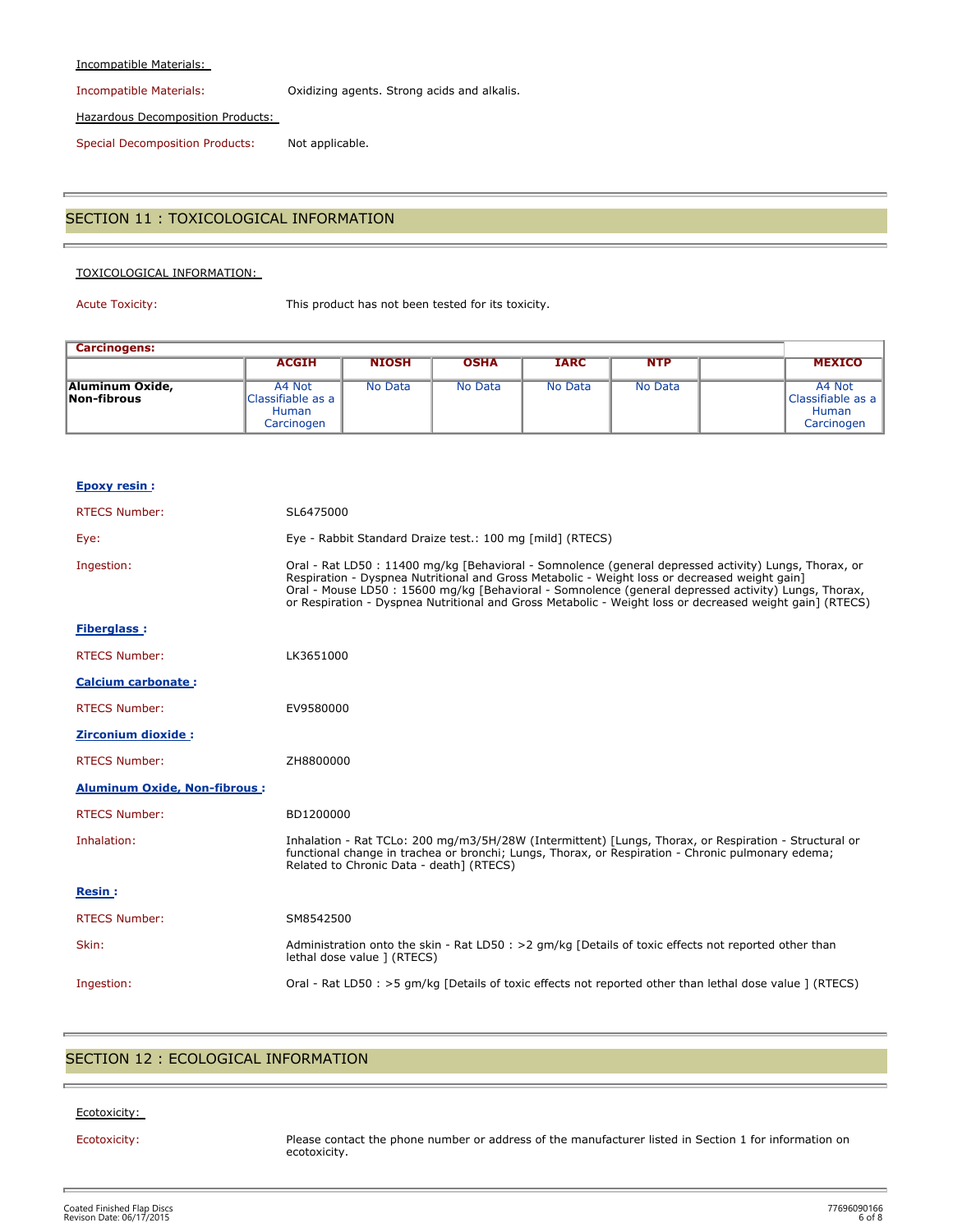## SECTION 13 : DISPOSAL CONSIDERATIONS

#### Description of waste:

Waste Disposal: Consult with the US EPA Guidelines listed in 40 CFR Part 261.3 for the classifications of hazardous waste prior to disposal. Furthermore, consult with your state and local waste requirements or guidelines, if applicable, to ensure compliance. Arrange disposal in accordance to the EPA and/or state and local guidelines.

#### SECTION 14 : TRANSPORT INFORMATION

| UN number:                    | Not regulated as hazardous material for transportation. |
|-------------------------------|---------------------------------------------------------|
| UN proper shipping name:      | Not regulated as hazardous material for transportation. |
| Transport hazard class(es):   | Not regulated as hazardous material for transportation. |
| Packing group:                | Not regulated as hazardous material for transportation. |
| Environmental hazards:        | Not regulated as hazardous material for transportation. |
| Special precautions for user: | Not regulated as hazardous material for transportation. |

### SECTION 15 : REGULATORY INFORMATION

Safety, health and environmental regulations specific for the product:

#### **Inventory Status**

|                             | <b>Japan ENCS</b> | <b>South Korea KECL</b> | <b>Australia AICS</b> | <b>Canada NDSL</b> | <b>Canada DSL</b> |
|-----------------------------|-------------------|-------------------------|-----------------------|--------------------|-------------------|
| Epoxy resin                 |                   |                         |                       |                    | <b>Listed</b>     |
| Fiberglass                  |                   |                         |                       |                    | <b>Listed</b>     |
| Calcium carbonate           |                   |                         |                       | <b>Listed</b>      |                   |
| Zirconium dioxide           |                   |                         |                       |                    | <b>Listed</b>     |
| Aluminum Oxide, Non-fibrous | $(1) -23$         | KE-01012                | <b>Listed</b>         |                    | <b>Listed</b>     |
| <b>Resin</b>                |                   |                         |                       |                    | <b>Listed</b>     |

|                             | <b>TSCA Inventory</b><br><b>Status</b> |  |  |
|-----------------------------|----------------------------------------|--|--|
| Epoxy resin                 | <b>Listed</b>                          |  |  |
| Fiberglass                  | Listed                                 |  |  |
| Calcium carbonate           | <b>Listed</b>                          |  |  |
| Zirconium dioxide           | Listed                                 |  |  |
| Aluminum Oxide, Non-fibrous | <b>Listed</b>                          |  |  |
| <b>Resin</b>                | <b>Listed</b>                          |  |  |

#### **Aluminum Oxide, Non-fibrous :**